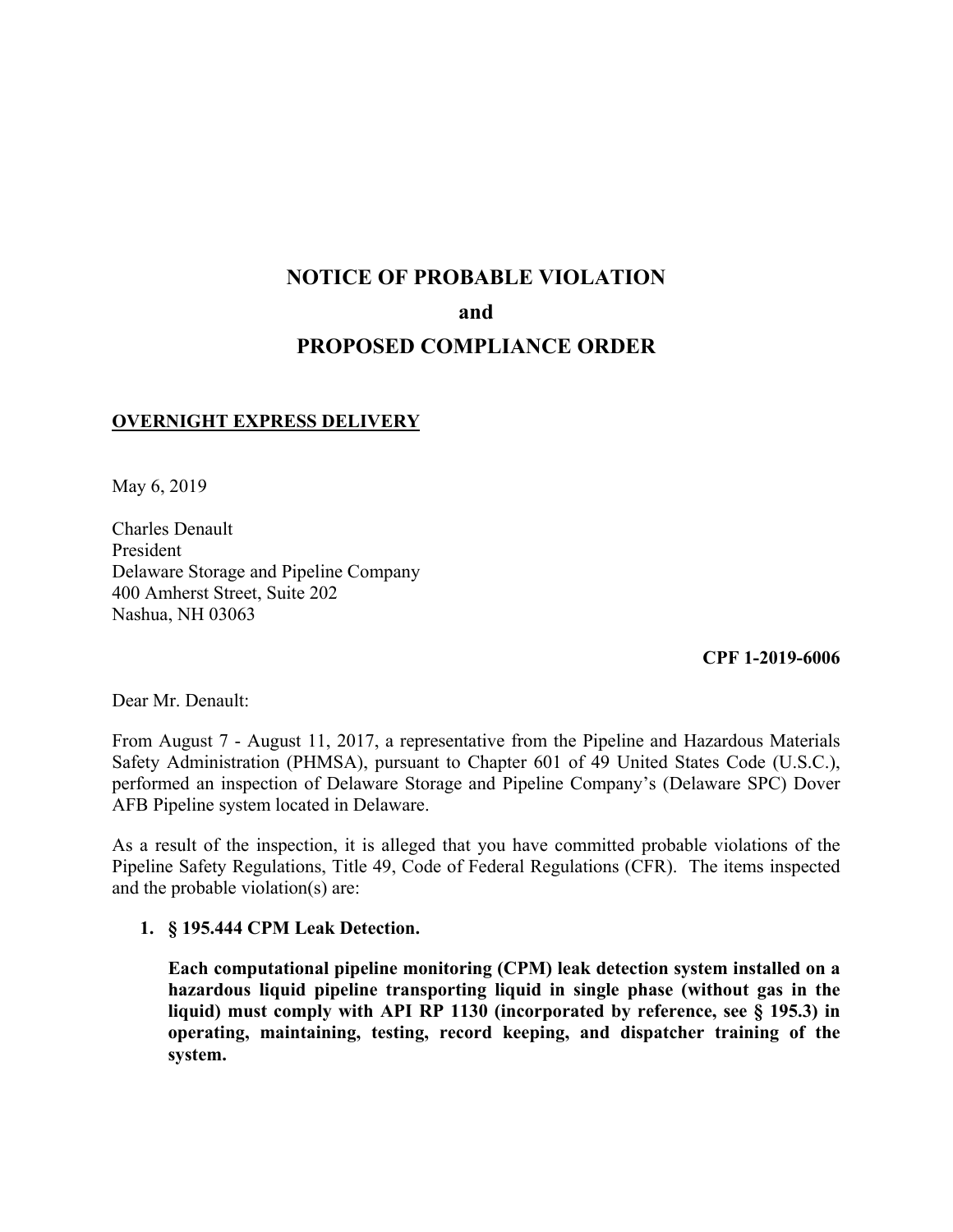for testing and maintaining its computation pipeline monitoring leak detection system. Specifically, Delaware SPC failed to maintain records documenting that the field instrumentation used in the leak detection system were tested and calibrated as per the Delaware SPC failed to maintain records demonstrating compliance with API 1130 requirements requirements of Section 5.1.3 of API RP 1130 (incorporate by reference into Part 195).

Section 5.1.3 of API 1130, Calibration and Maintenance of CPM Instrumentation and Measurement, states in part:

> critical instrumentation and measurement. It is possible that the plan To maximize and maintain CPM performance, each pipeline company should prepare a CPM instrumentation list and a maintenance and calibration plan with procedures. This plan should recognize the importance of the CPM system to provide safe operation of the pipeline and provide for the priority repair of CPM could result in instrumentation and measurement calibration practices that may exceed the requirements of applicable regulations.

> the test and re-calibration of field instrumentation with Pipeline In the CPM instrumentation and measurement calibration and maintenance plan, procedures should be developed to co-ordinate Controllers and CPM system maintenance personnel, since recalibration may affect availability and performance of the system. The procedures should include the date, time, person's initials, and the events performed during the test. Instrumentation and measurement should be calibrated in accordance with manufacturer's recommendations and calibrations should be traceable to National Institute for Standards and Testing. Operating experience should provide the basis for determining an appropriate test and re-calibration fixed interval. However, the CPM system itself, may be in some cases the best indication of the necessity to test and re-calibrate a particular instrument or measurement at a random interval.

During the inspection, the PHMSA inspectors requested Delaware SPC's procedures and records demonstrating the testing and calibration of field instrumentation used in the leak detection system. Delaware SPC did not provide a plan or procedure for maintaining and calibrating CPM instrumentation. Additionally, Delaware SPC failed to provide any records demonstrating that testing and calibration of CPM instrumentation and measurement was performed.

Calibration of field instrumentation is critical to the safe operation of the pipeline, the overall performance of the leak detection system and the ability to give accurate indications of a leak.

Therefore, Delaware SPC failed to maintain records demonstrating compliance with Section 5.1.3 of API 1130 for its CPM system regarding testing and calibration of field instrumentation.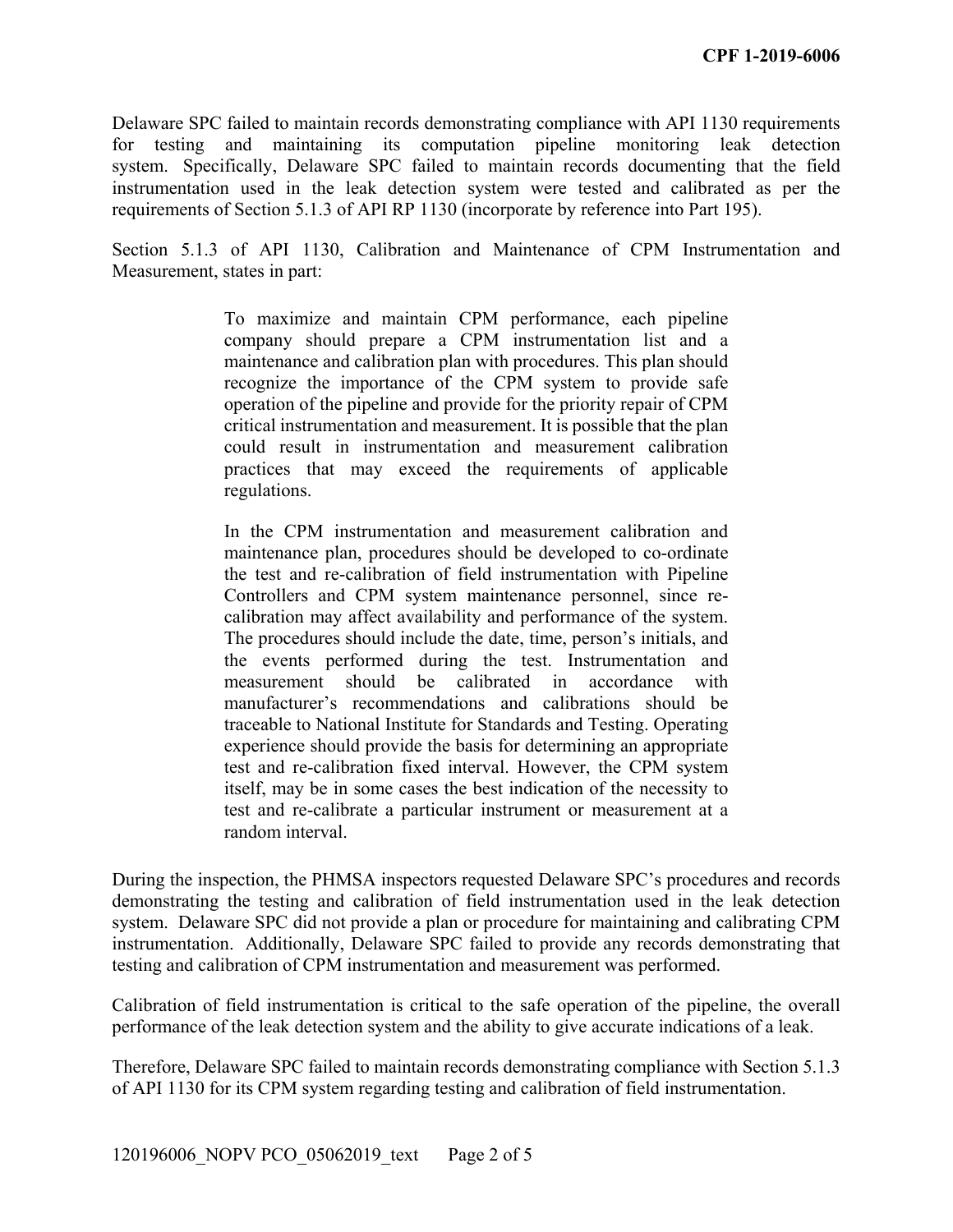## Proposed Compliance Order

Under 49 U.S.C. § 60122 and 49 CFR § 190.223, you are subject to a civil penalty not to exceed \$213,268 per violation per day the violation persists, up to a maximum of \$2,132,679 for a related series of violations. For violation occurring on or after November 2, 2015 and before November 27, 2018, the maximum penalty may not exceed \$209,002 per violation per day, with a maximum penalty not to exceed \$2,090,022. For violations occurring prior to November 2, 2015, the maximum penalty may not exceed \$200,000 per violation per day, with a maximum penalty not to exceed \$2,000,000 for a related series of violations.

We have reviewed the circumstances and supporting documents involved in this case, and have decided not to propose a civil penalty assessment at this time.

With respect to items 1, pursuant to 49 U.S.C. § 60118, the Pipeline and Hazardous Materials Safety Administration proposes to issue a Compliance Order to Delaware Storage and Pipeline Company. Please refer to the *Proposed Compliance Order*, which is enclosed and made a part of this Notice.

### Response to this Notice

 *Compliance Proceedings*. Please refer to this document and note the response options. All Enclosed as part of this Notice is a document entitled *Response Options for Pipeline Operators in*  material you submit in response to this enforcement action may be made publicly available. If you believe that any portion of your responsive material qualifies for confidential treatment under 5 U.S.C. 552(b), along with the complete original document you must provide a second copy of the document with the portions you believe qualify for confidential treatment redacted and an explanation of why you believe the redacted information qualifies for confidential treatment under 5 U.S.C. 552(b).

 submit your correspondence to my office within 30 days from receipt of this Notice. This period Following the receipt of this Notice, you have 30 days to submit written comments, or request a hearing under 49 CFR § 190.211. If you do not respond within 30 days of receipt of this Notice, this constitutes a waiver of your right to contest the allegations in this Notice and authorizes the Associate Administrator for Pipeline Safety to find facts as alleged in this Notice without further notice to you and to issue a Final Order. If you are responding to this Notice, we propose that you may be extended by written request for good cause.

Please submit all correspondence in this matter to Robert Burrough, Director, PHMSA Eastern Region, 840 Bear Tavern Road, Suite 300, West Trenton, New Jersey 08628. Please refer to **CPF 1-2019-6006** on each document you submit, and whenever possible provide a signed PDF copy in electronic format. Smaller files may be emailed to robert.burrough $\omega$ dot.gov. Larger files should be sent on a CD accompanied by the original paper copy to the Eastern Region Office.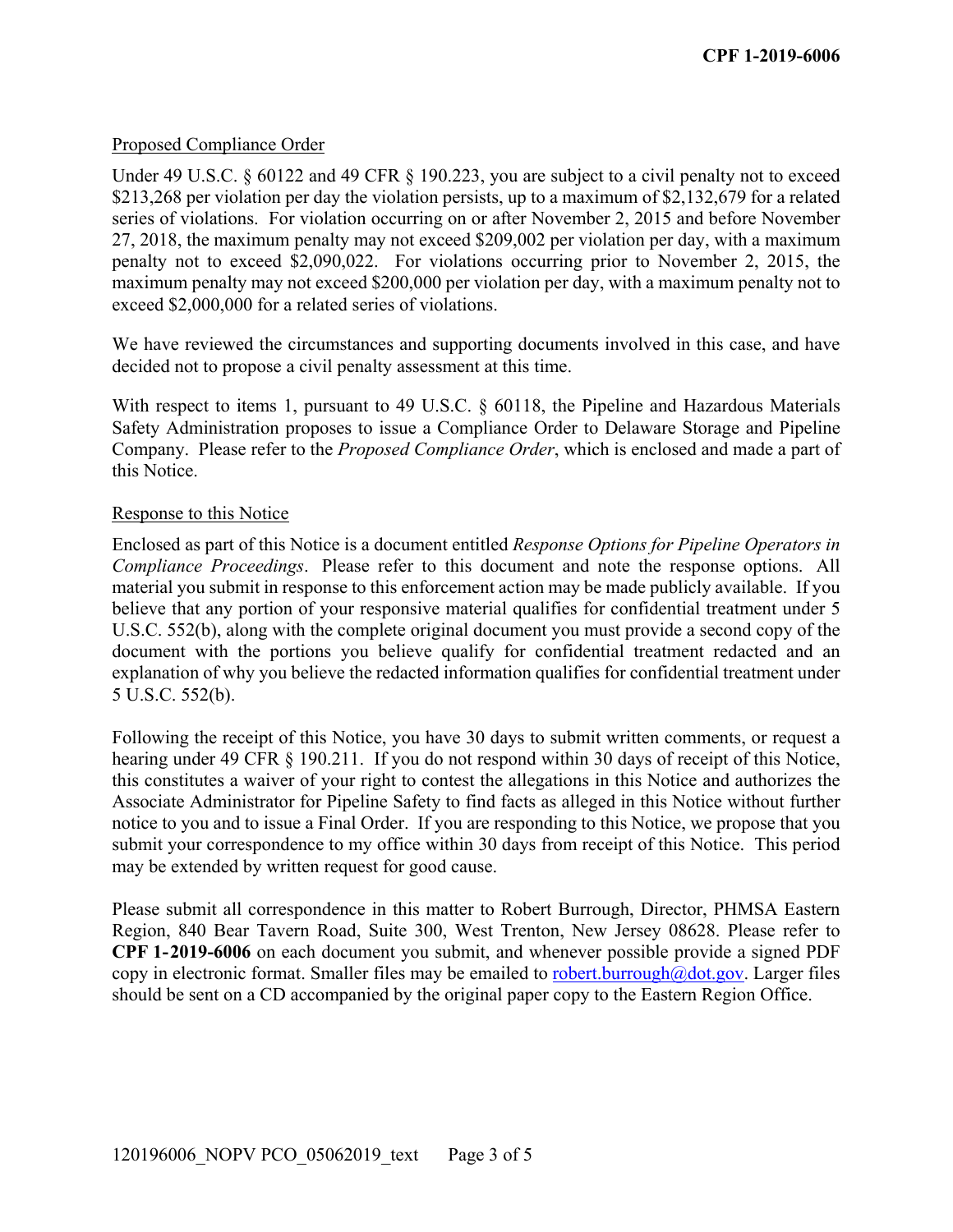Additionally, if you choose to respond to this (or any other case), please ensure that any response letter pertains solely to one CPF case number.

Sincerely,

Robert Burrough Director, Eastern Region Pipeline and Hazardous Materials Safety Administration

Enclosures: *Proposed Compliance Order Response Options for Pipeline Operators in Compliance Proceedings*